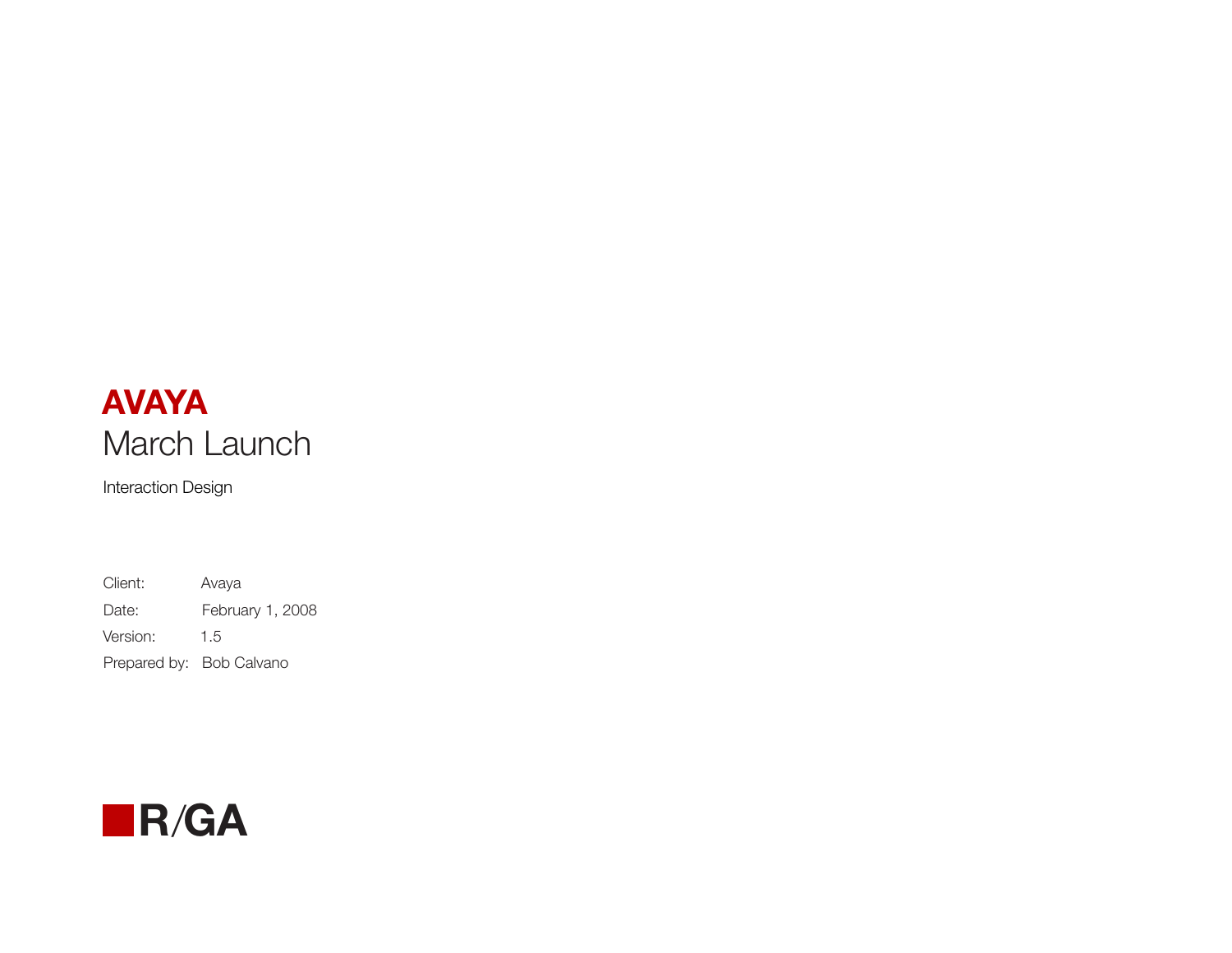#### **Contents**

- Interaction Flow
- What UCan Do
- Connect With Avaya
- More UCan Do
- End of Demo: Why It's Great for Business
- Business Case
- Products and Solutions

#### Phase 2

- More UCan Do
- All UCan Do
- All UCan Do: Hover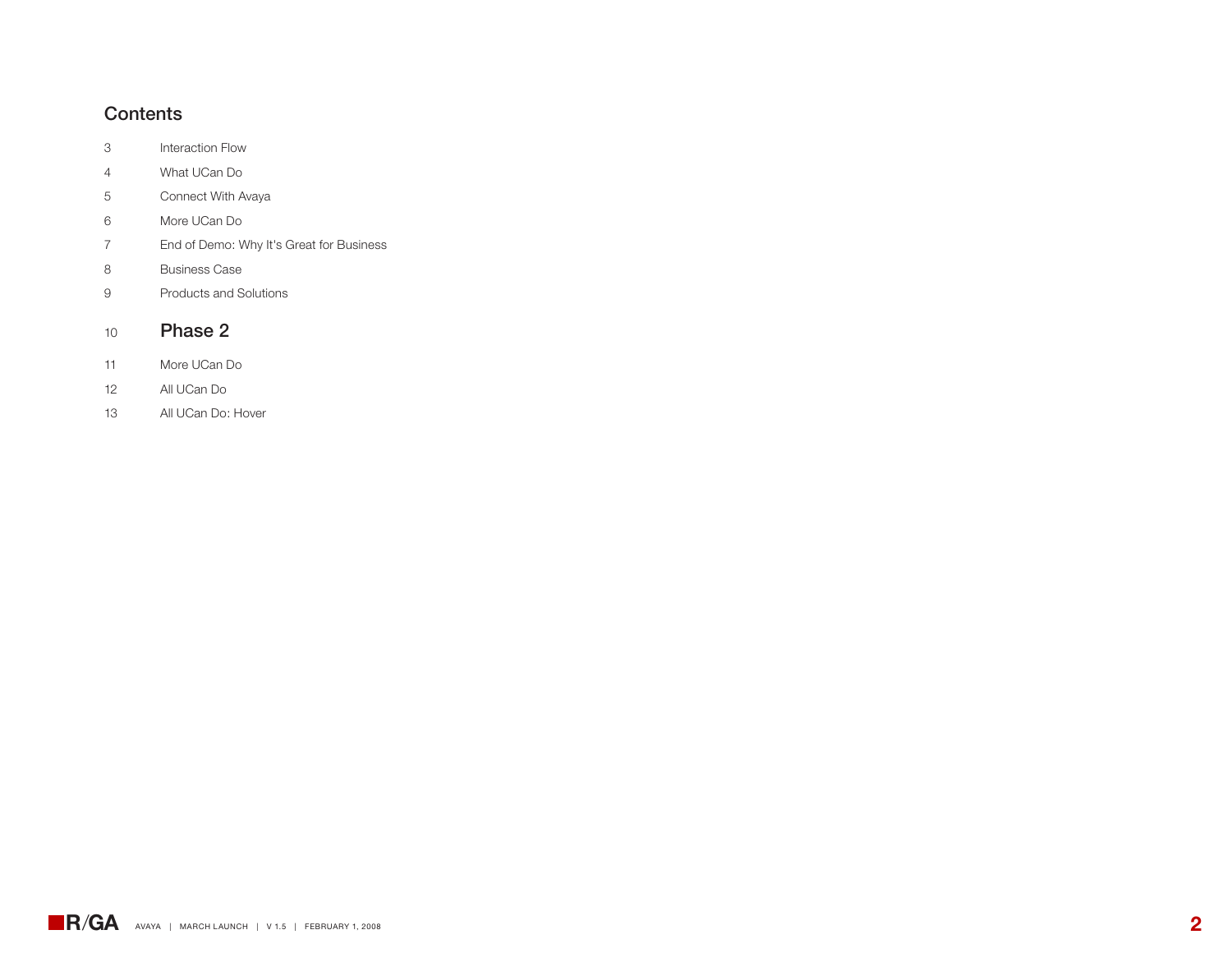#### **Interaction Flow**

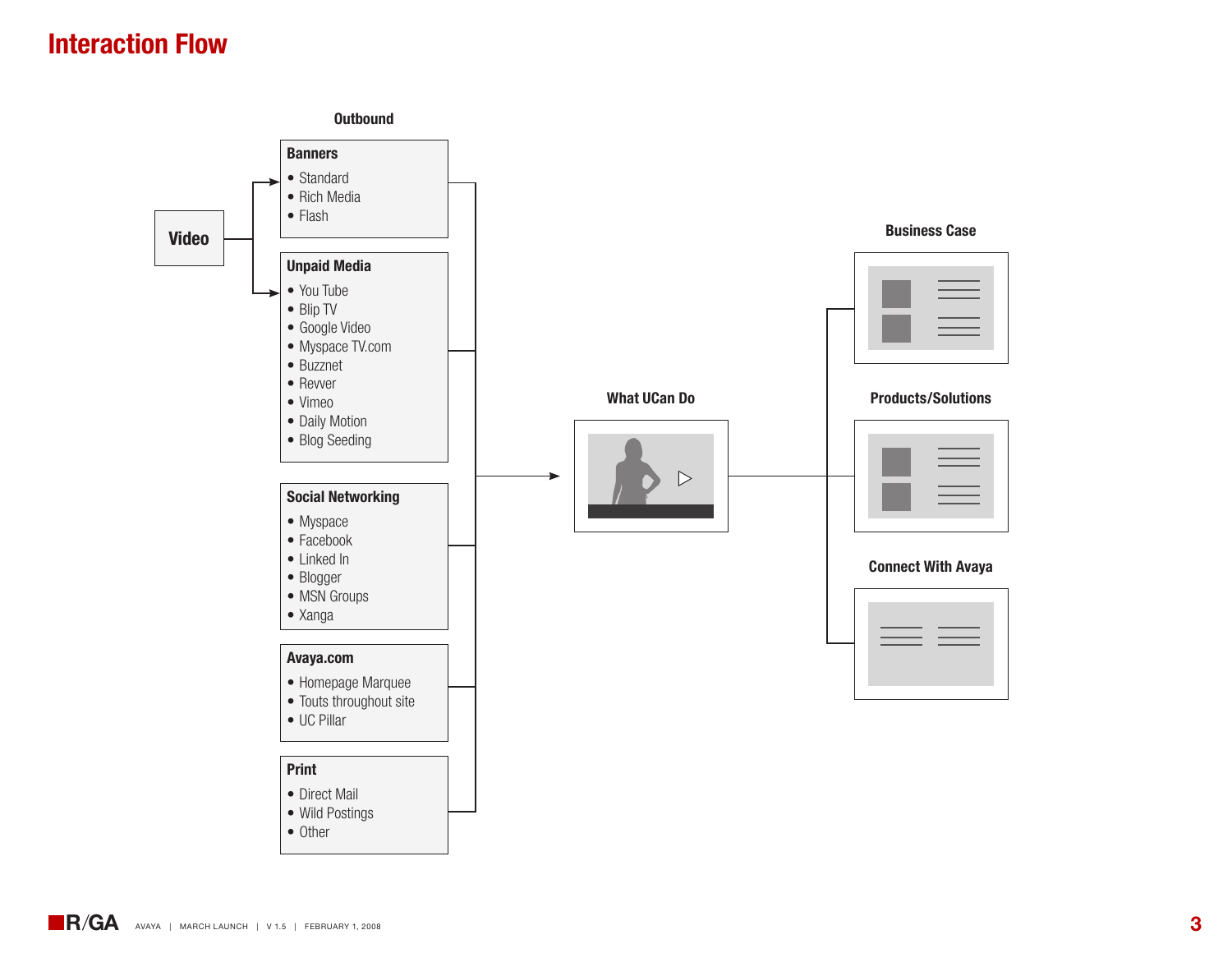### **What UCan Do**

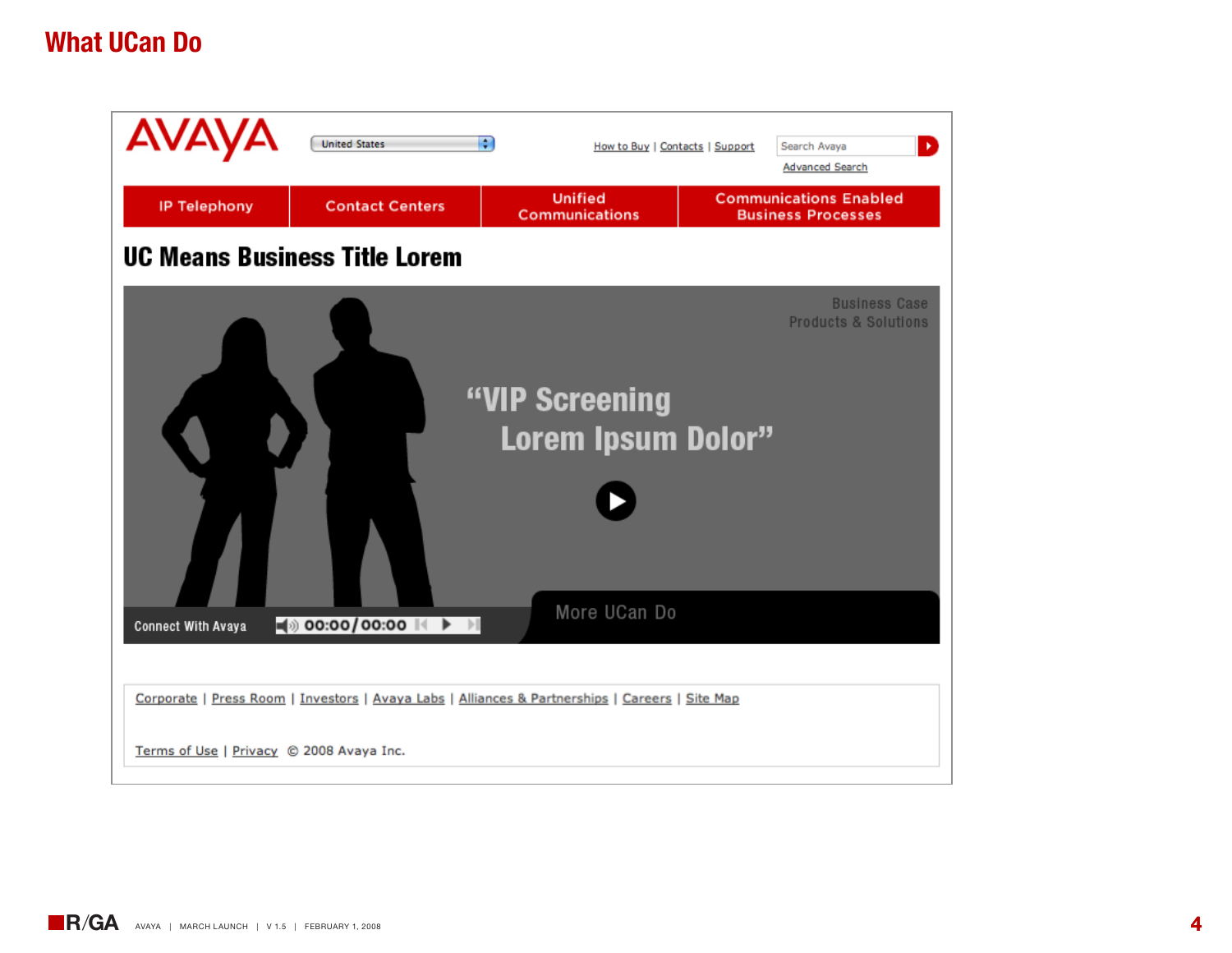### **Connect With Avaya**

| <b>AVAYA</b>                             | $\left  \cdot \right $<br><b>United States</b>                                                  | How to Buy   Contacts   Support         | ¥<br>Search Avaya<br><b>Advanced Search</b>                |
|------------------------------------------|-------------------------------------------------------------------------------------------------|-----------------------------------------|------------------------------------------------------------|
| <b>IP Telephony</b>                      | <b>Contact Centers</b>                                                                          | <b>Unified</b><br><b>Communications</b> | <b>Communications Enabled</b><br><b>Business Processes</b> |
| <b>UC Means Business Title Lorem</b>     |                                                                                                 |                                         |                                                            |
| <b>Connect With Avaya</b><br>ᢢ           | 1866 GO-AVAYA >>> How to Buy                                                                    | More UCan Do                            | <b>Business Case</b><br>Products & Solutions               |
|                                          | Corporate   Press Room   Investors   Avaya Labs   Alliances & Partnerships   Careers   Site Map |                                         |                                                            |
| Terms of Use   Privacy © 2008 Avaya Inc. |                                                                                                 |                                         |                                                            |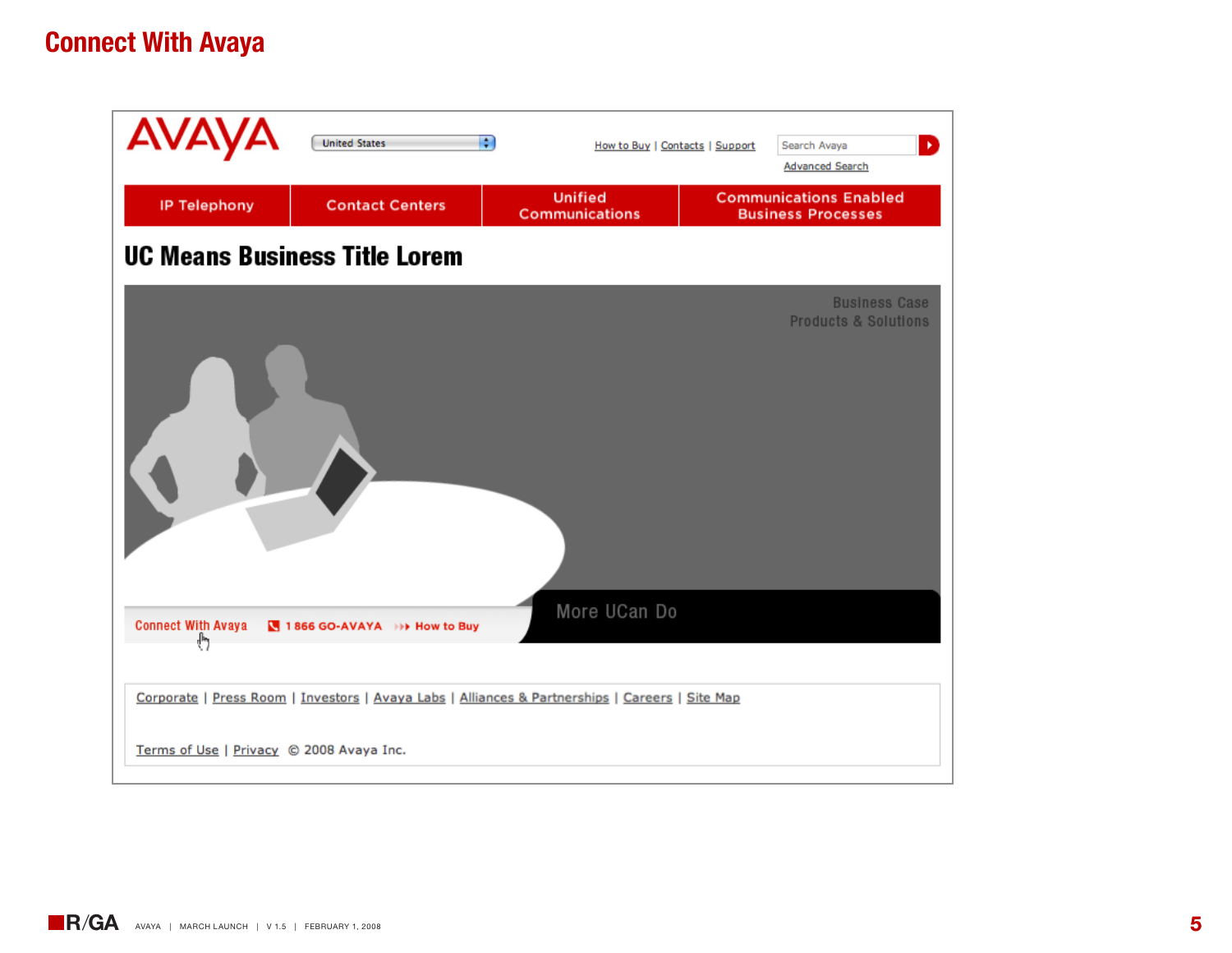### **More UCan Do**

| <b>AVAYA</b>                             | $\div$<br><b>United States</b>       | How to Buy   Contacts   Support                                                                   | Search Avaya<br><b>Advanced Search</b>                               | D.                                                                        |
|------------------------------------------|--------------------------------------|---------------------------------------------------------------------------------------------------|----------------------------------------------------------------------|---------------------------------------------------------------------------|
| <b>IP Telephony</b>                      | <b>Contact Centers</b>               | <b>Unified</b><br><b>Communications</b>                                                           | <b>Communications Enabled</b><br><b>Business Processes</b>           |                                                                           |
| <b>UC Means Business Title Lorem</b>     |                                      |                                                                                                   |                                                                      |                                                                           |
| Connect With Avaya                       | <b>VIP</b><br>Screening<br>(1) 01:16 | More UCan Do<br><b>Unified</b><br><b>Easy Mobile</b><br>Presence<br>Switcher<br>Presence<br>Lever | <b>Missing</b><br><b>Meeting</b><br><b>Attendee</b><br><b>Finder</b> | <b>Business Case</b><br>Products & Solutions<br>See All<br><b>UCan Do</b> |
|                                          |                                      | Corporate   Press Room   Investors   Avaya Labs   Alliances & Partnerships   Careers   Site Map   |                                                                      |                                                                           |
| Terms of Use   Privacy © 2008 Avaya Inc. |                                      |                                                                                                   |                                                                      |                                                                           |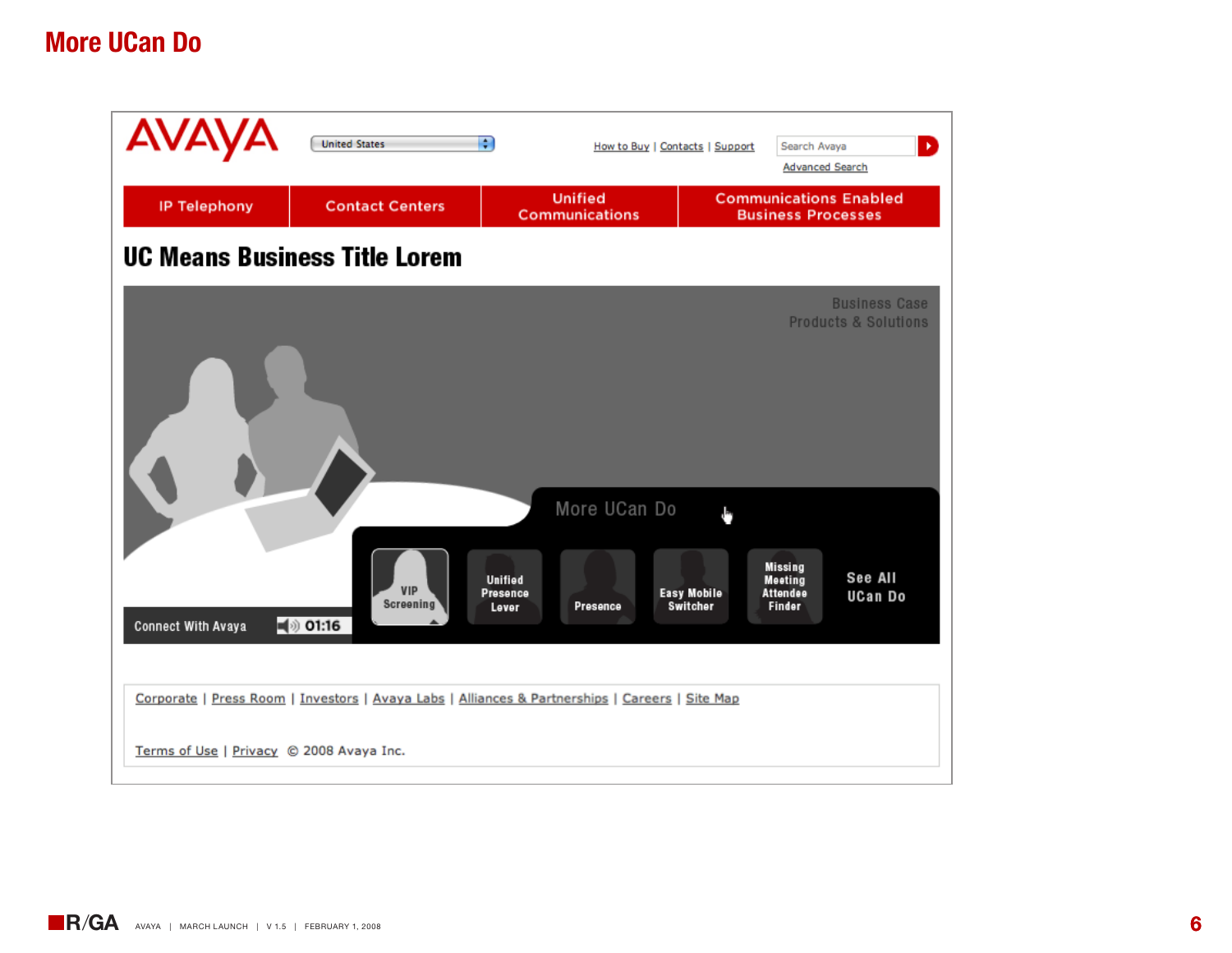#### **End of Demo: Why It's Great for Business**

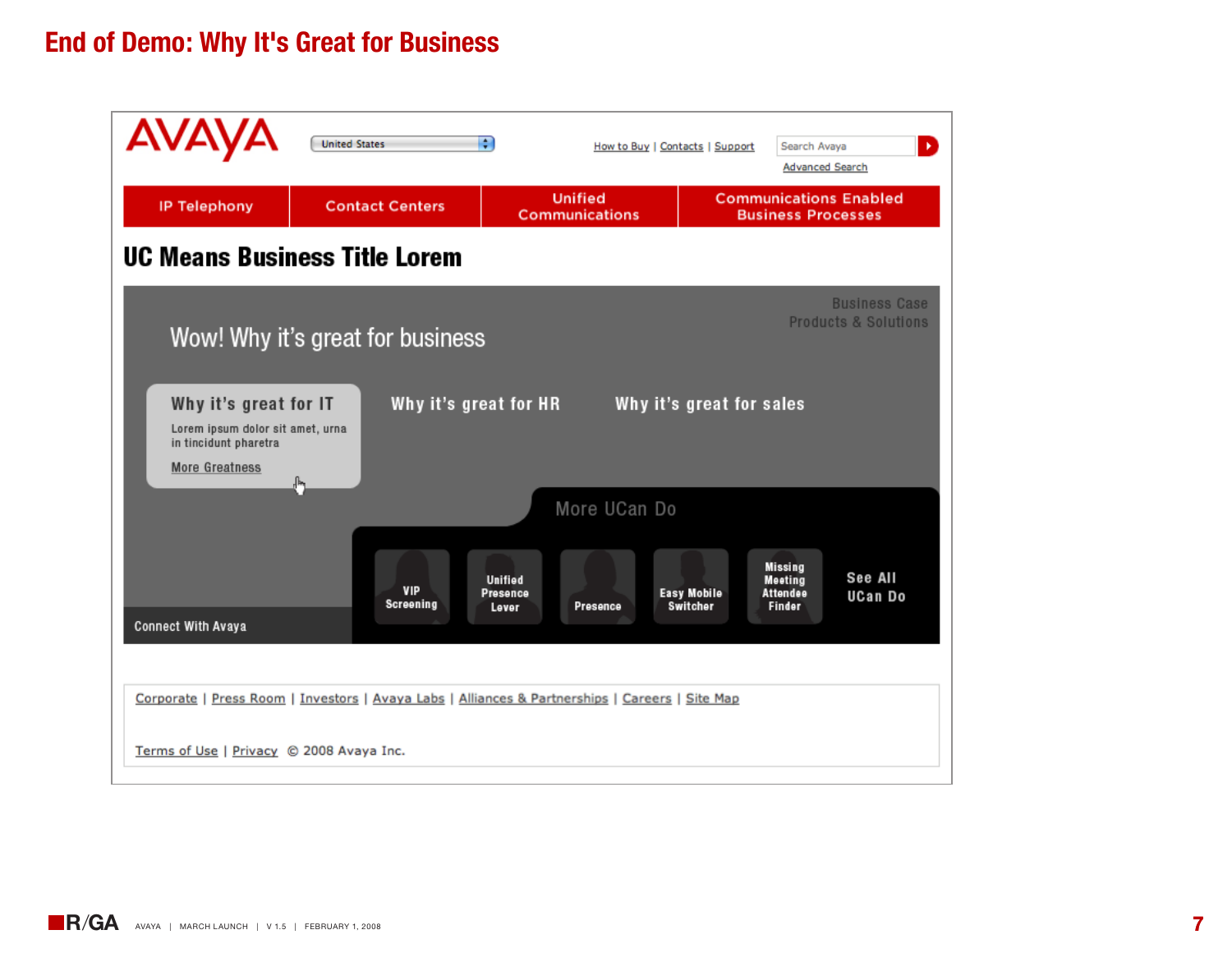#### **Business Case**

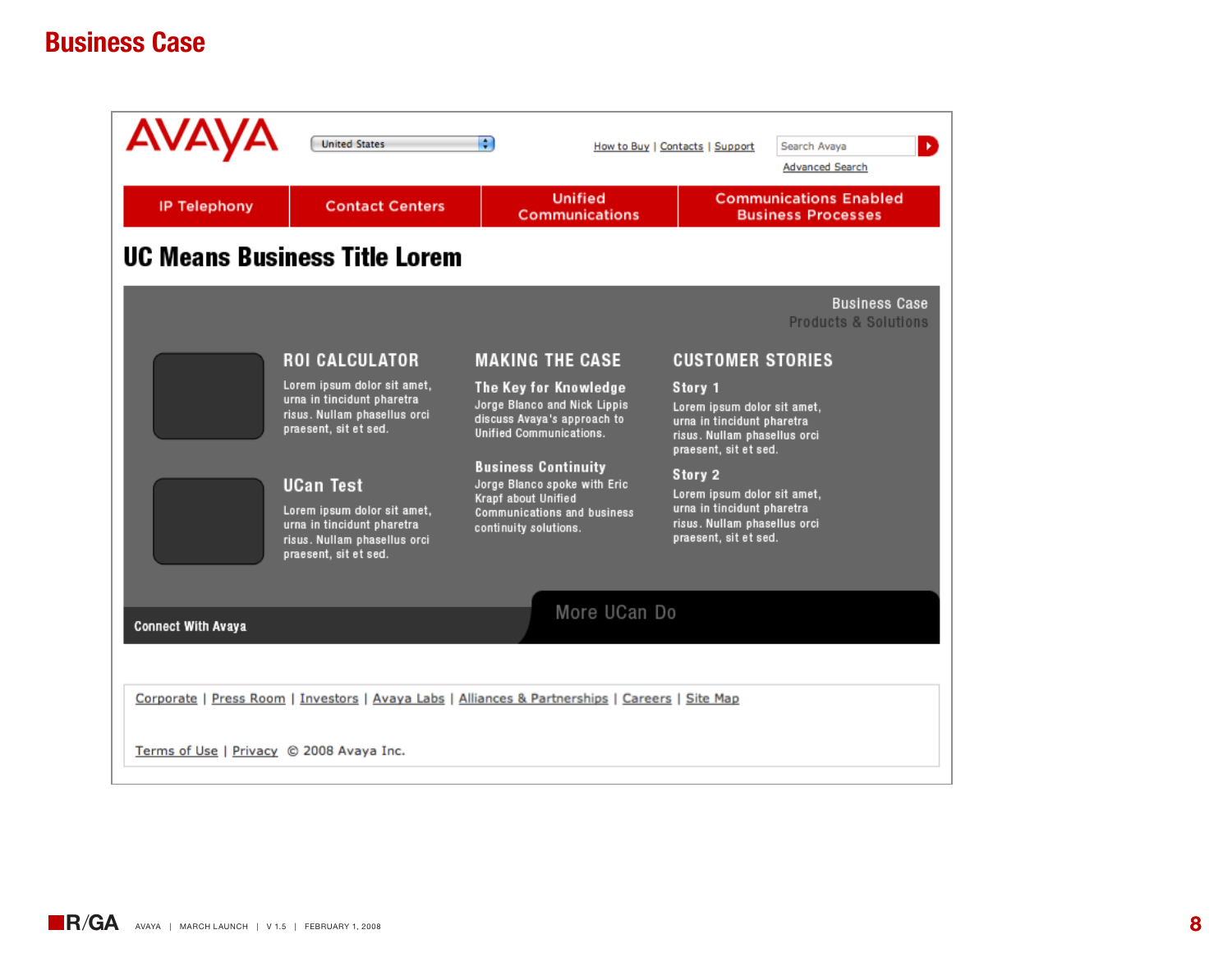#### **Products and Solutions**

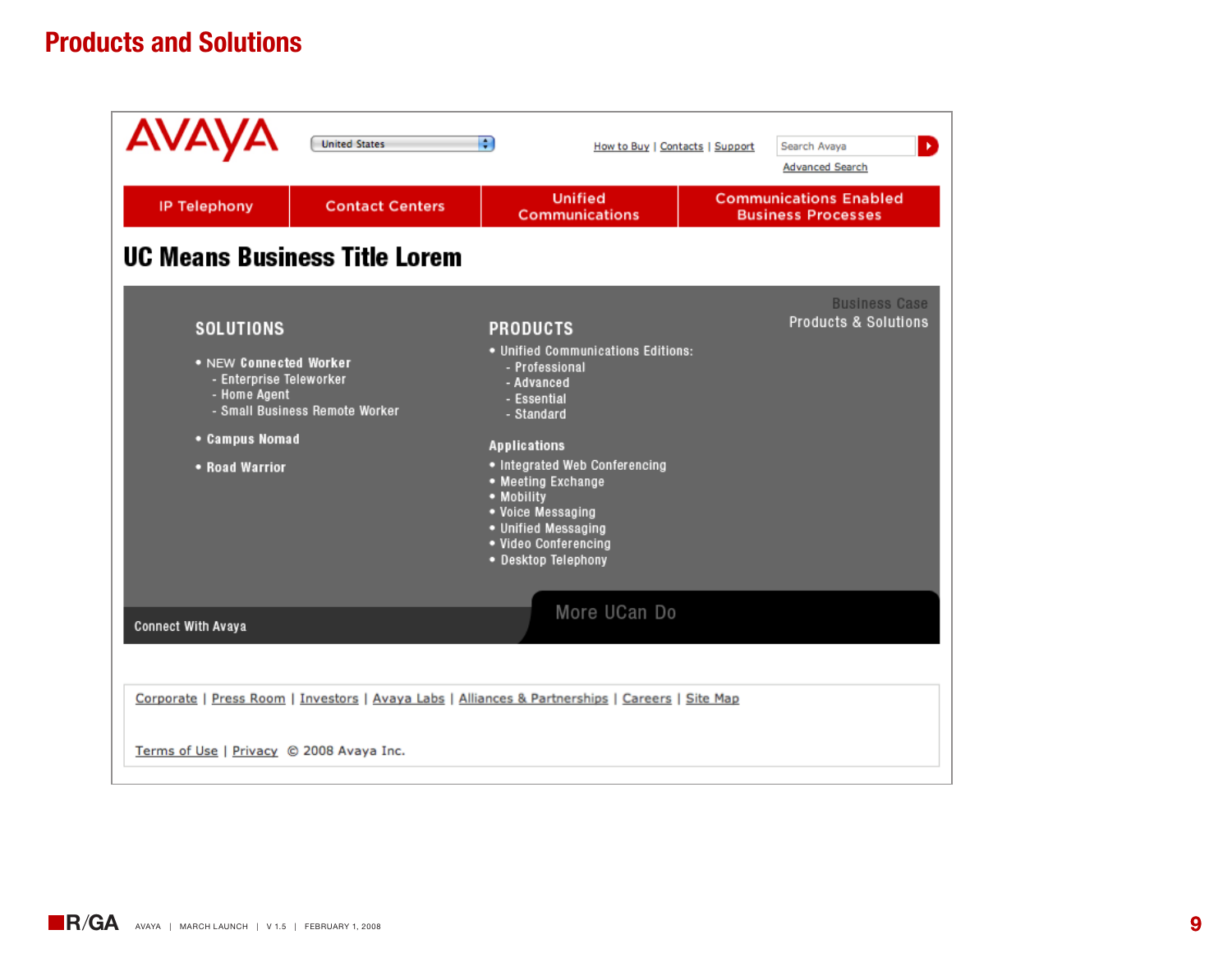# Phase 2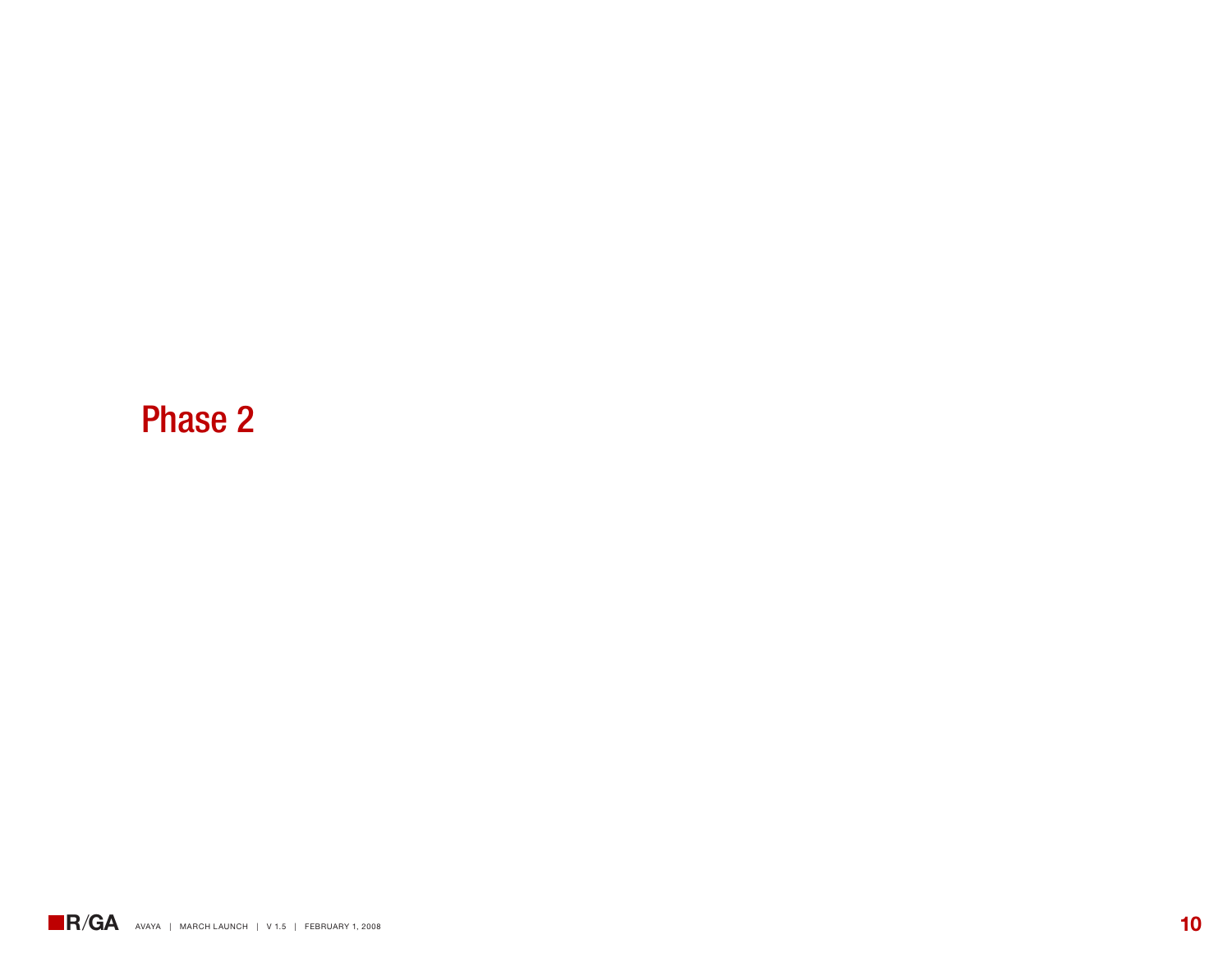### **More UCan Do**

| <b>AVAYA</b>                             | $\div$<br><b>United States</b>                                     | How to Buy   Contacts   Support                                                                 | D.<br>Search Avaya<br><b>Advanced Search</b>                                                |
|------------------------------------------|--------------------------------------------------------------------|-------------------------------------------------------------------------------------------------|---------------------------------------------------------------------------------------------|
| <b>IP Telephony</b>                      | <b>Contact Centers</b>                                             | <b>Unified</b><br><b>Communications</b>                                                         | <b>Communications Enabled</b><br><b>Business Processes</b>                                  |
| <b>UC Means Business Title Lorem</b>     |                                                                    |                                                                                                 |                                                                                             |
|                                          |                                                                    | More UCan Do<br><b>Unified</b>                                                                  | <b>Business Case</b><br>Products & Solutions<br><b>Missing</b><br>See All<br><b>Meeting</b> |
| Connect With Avaya                       | <b>VIP</b><br>Screening<br>$\blacktriangleleft$ <sup>2</sup> O1:16 | <b>Easy Mobile</b><br>Presence<br>Switcher<br>Presence<br>Lever                                 | <b>Attendee</b><br>UCan Do<br>Finder                                                        |
|                                          |                                                                    | Corporate   Press Room   Investors   Avaya Labs   Alliances & Partnerships   Careers   Site Map |                                                                                             |
| Terms of Use   Privacy © 2008 Avaya Inc. |                                                                    |                                                                                                 |                                                                                             |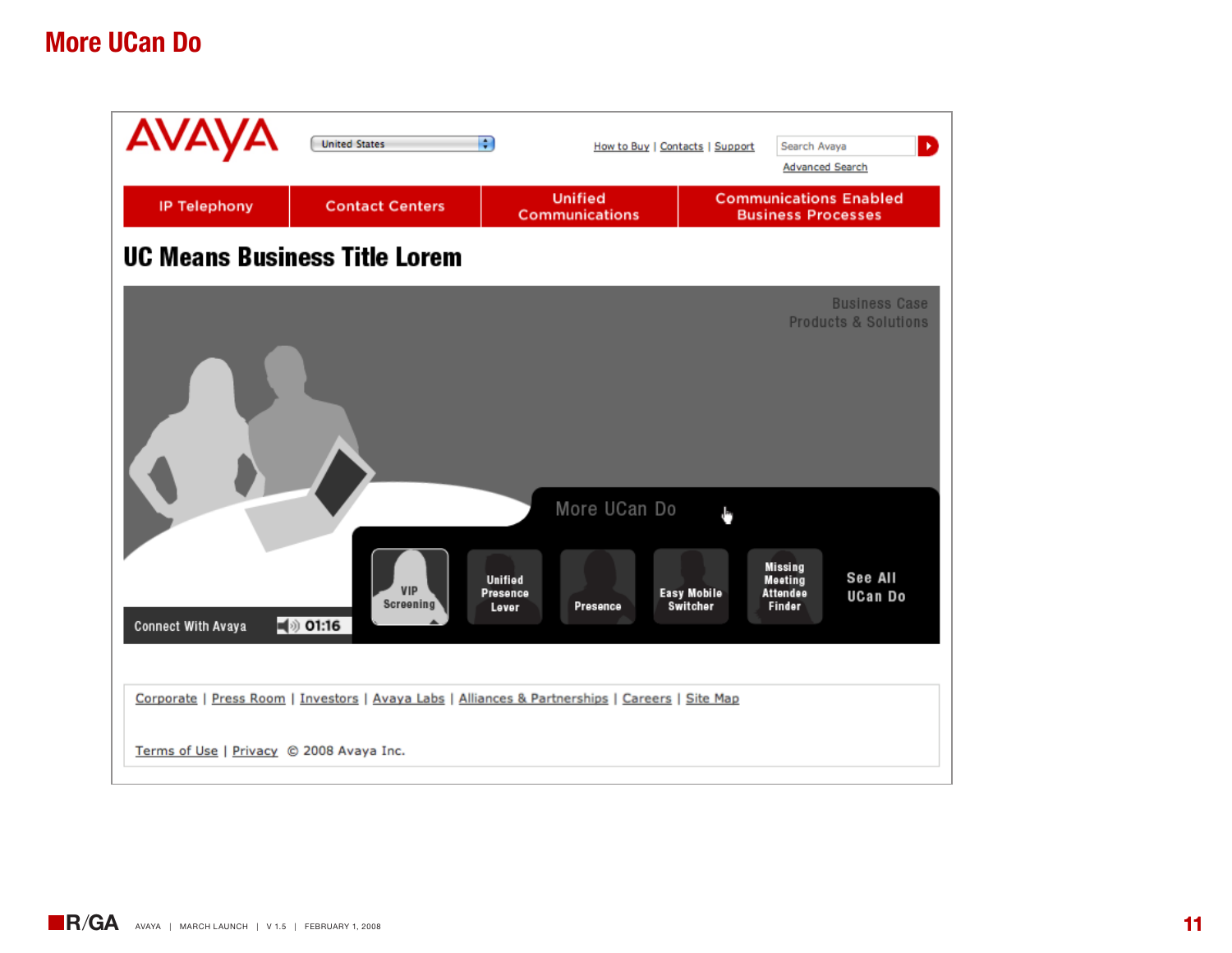### **See All UCan Do**